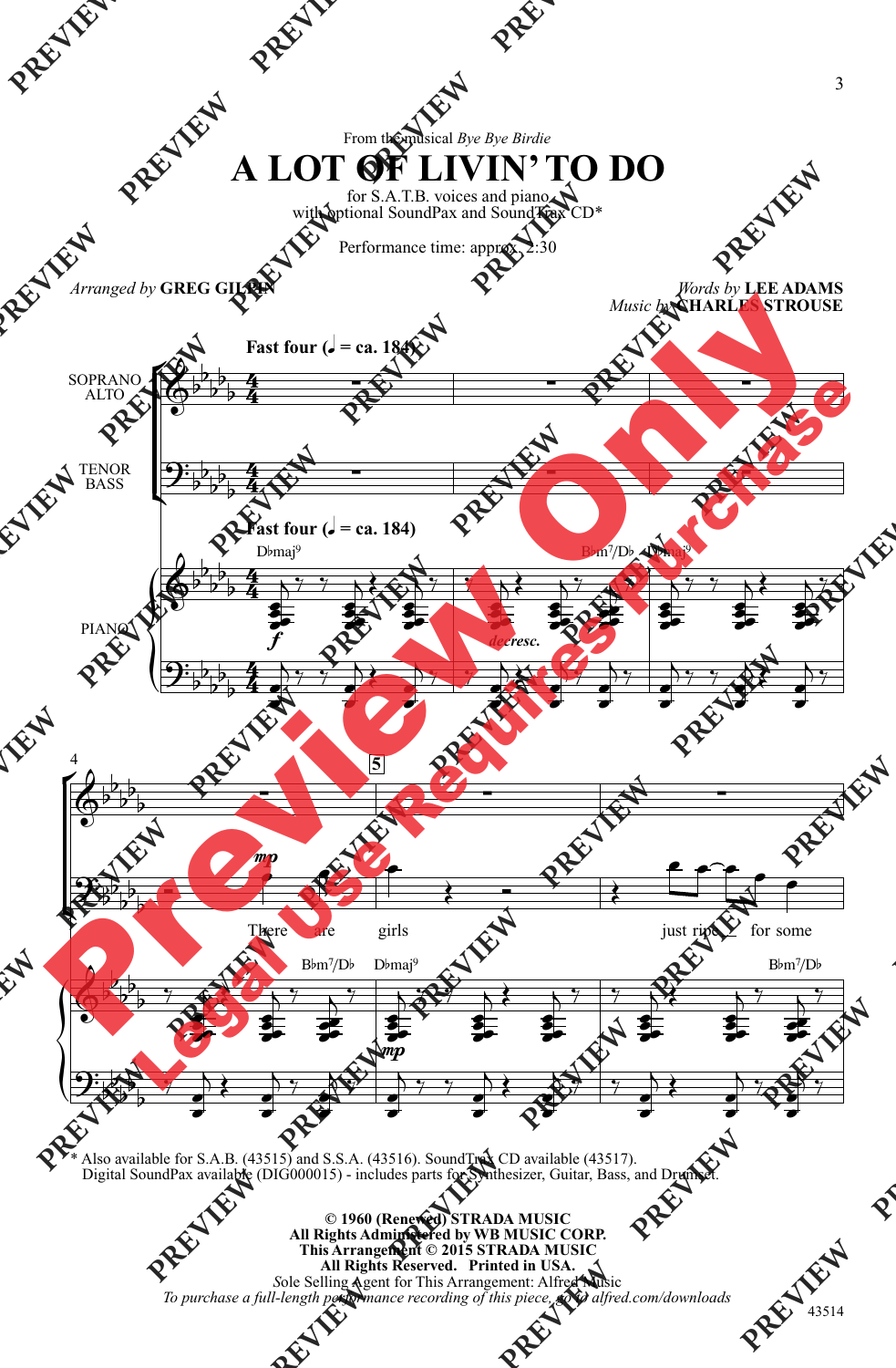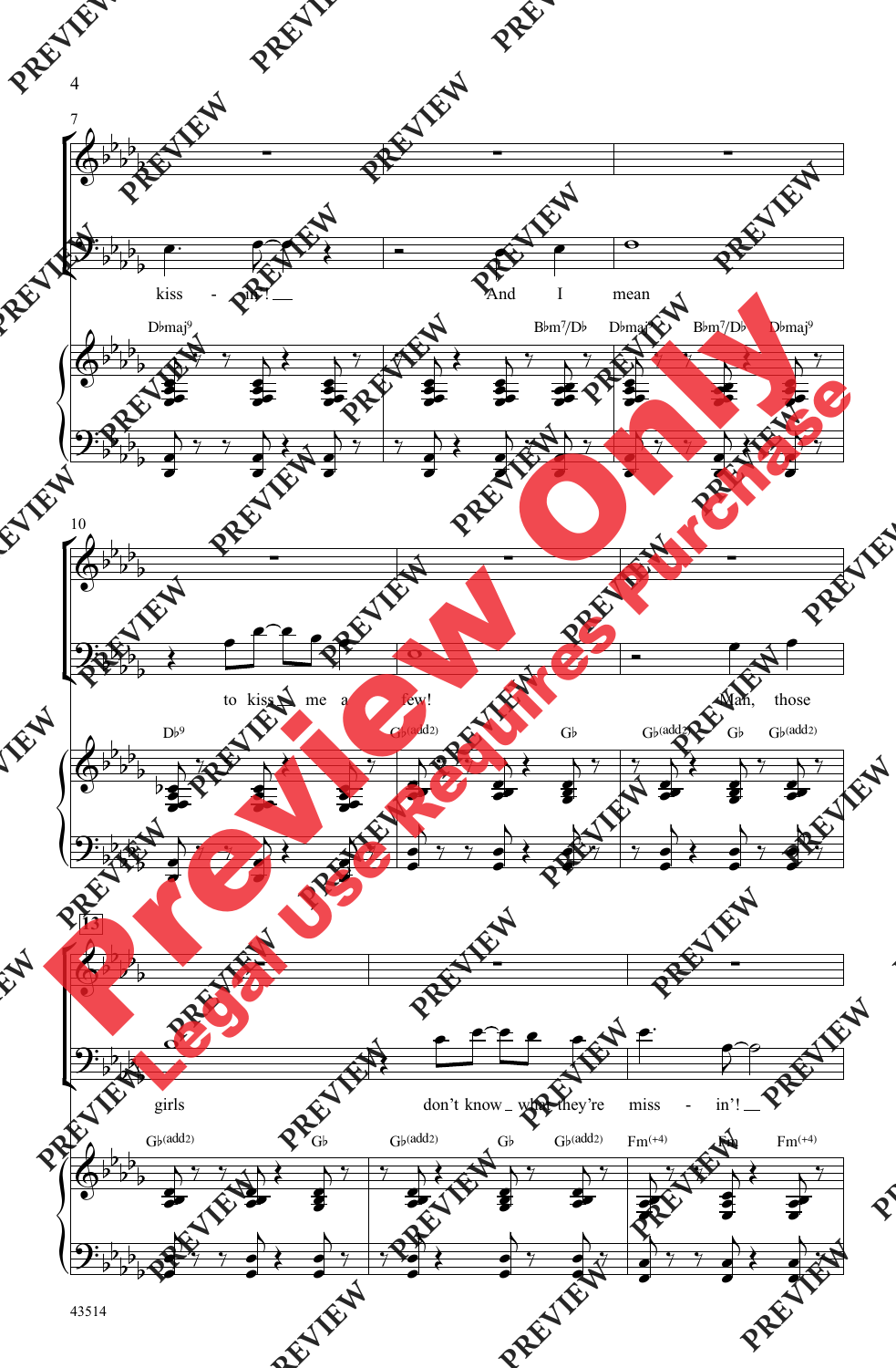

43514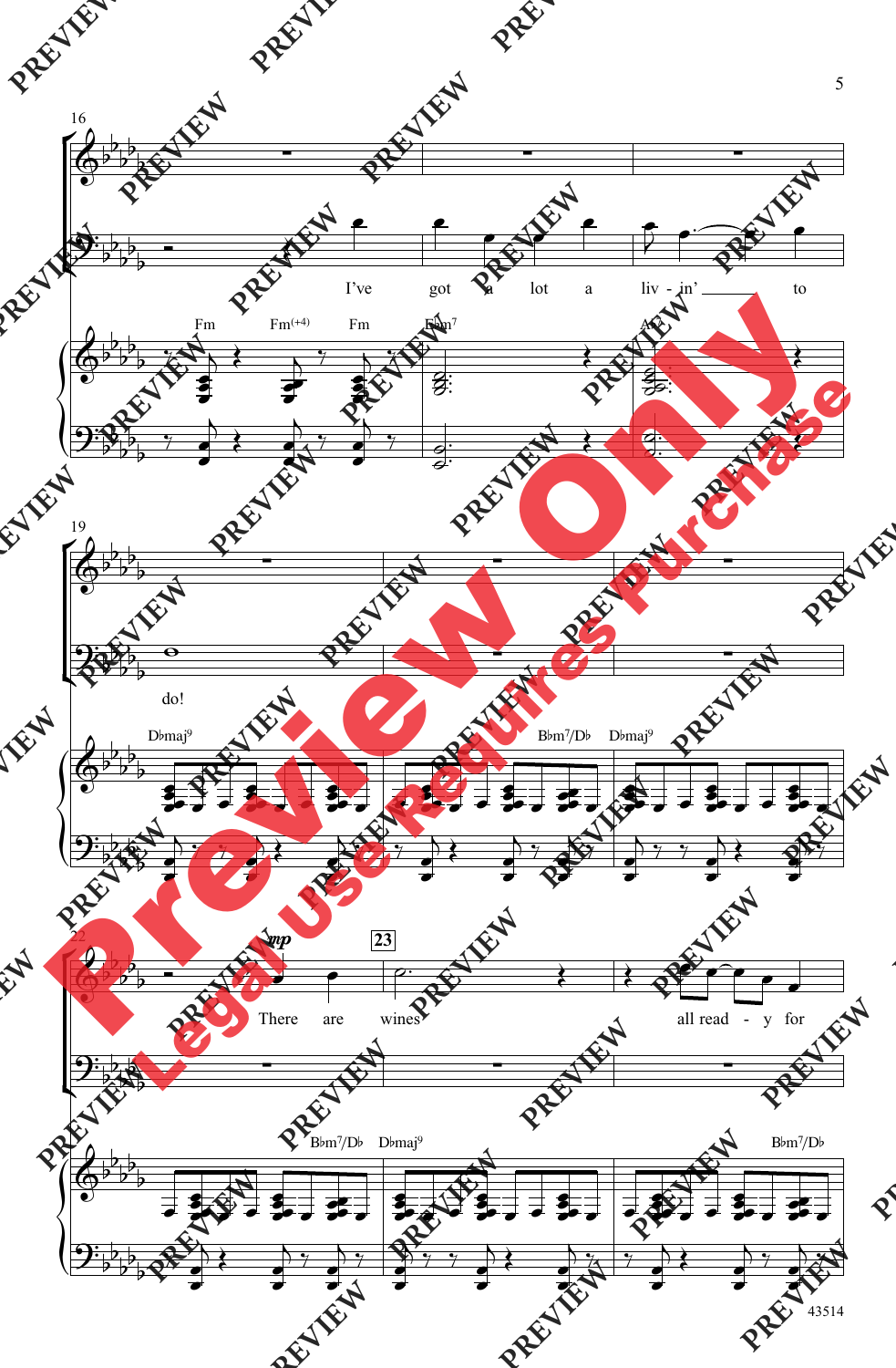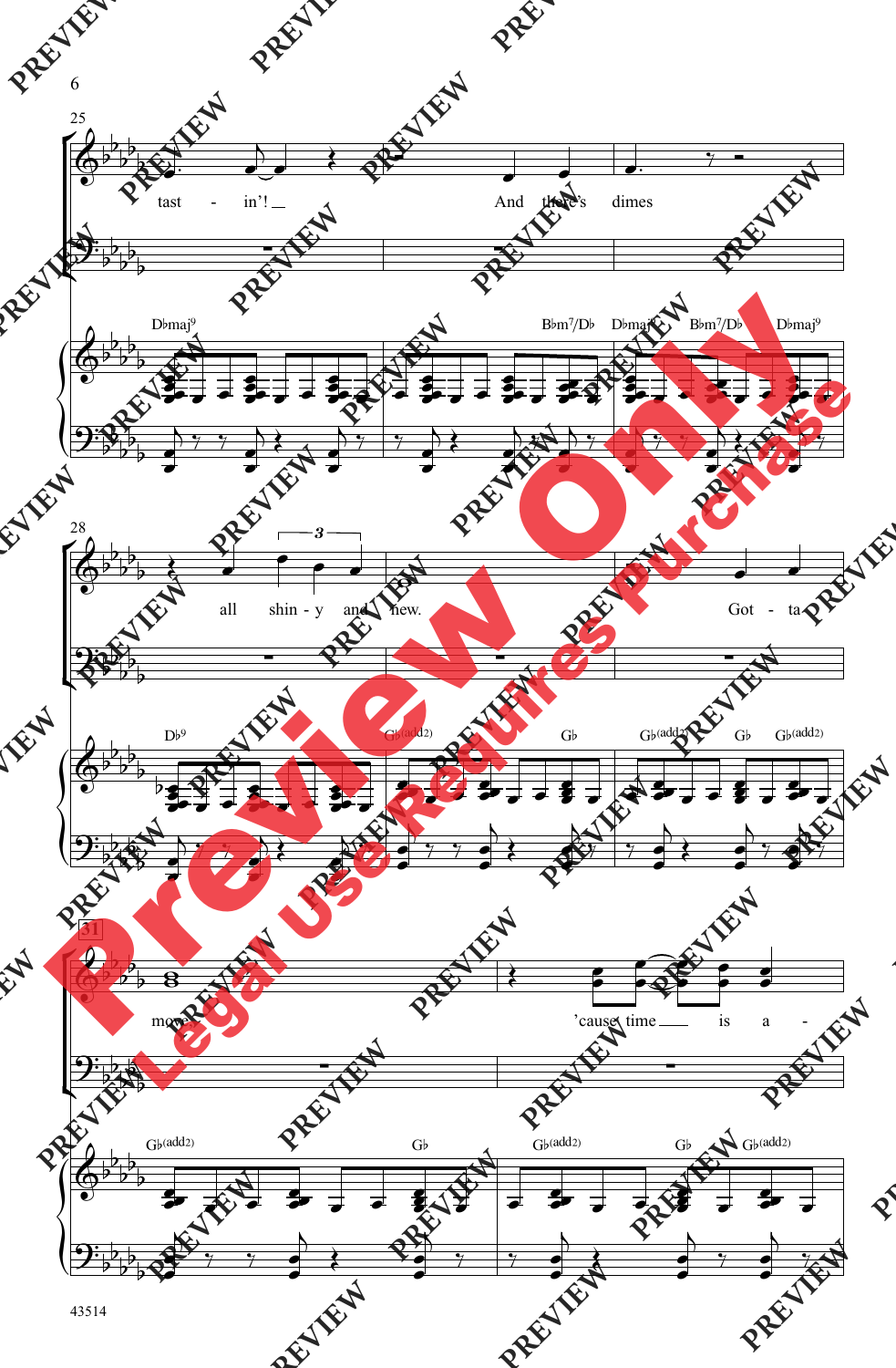

7

43514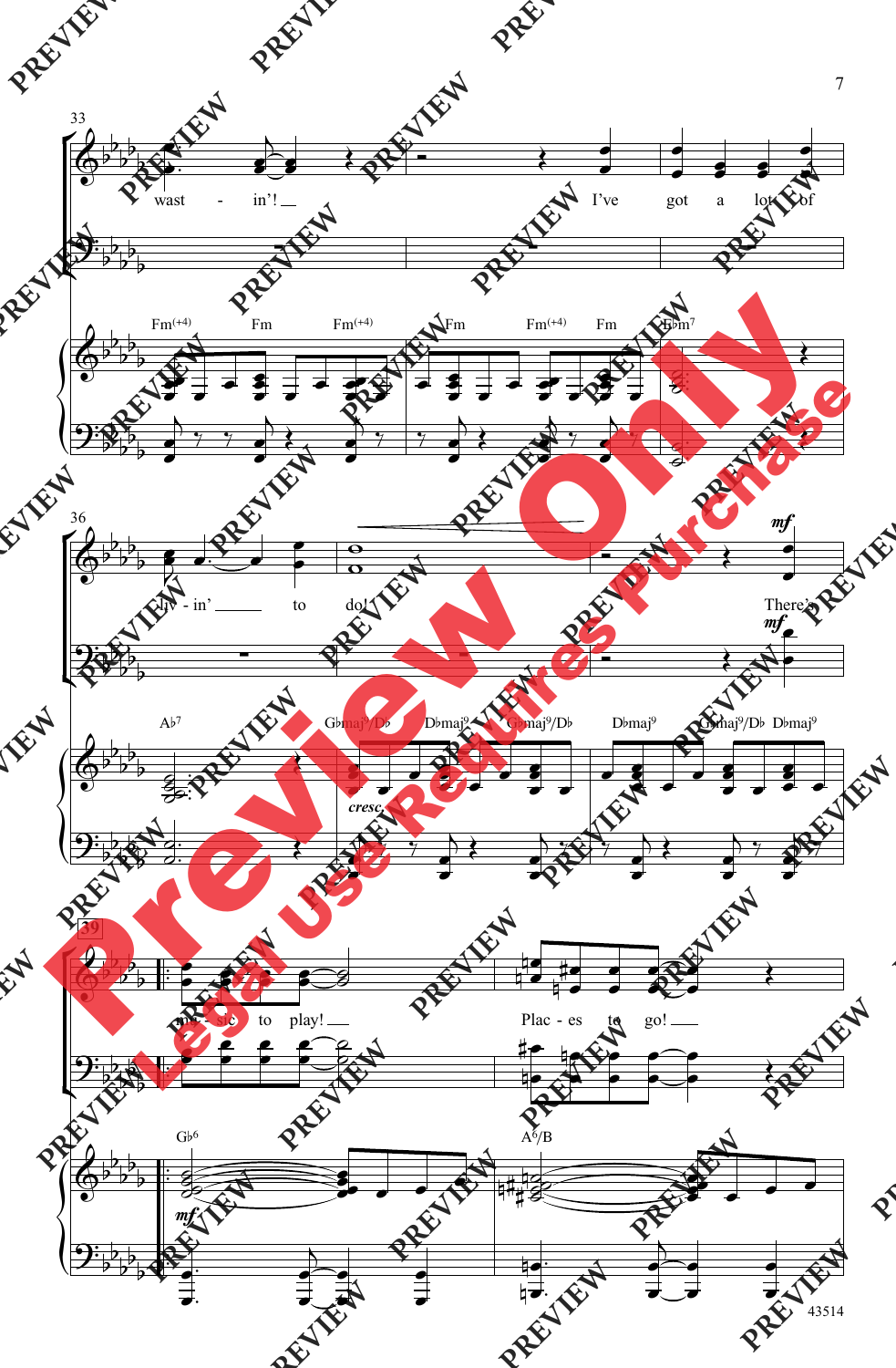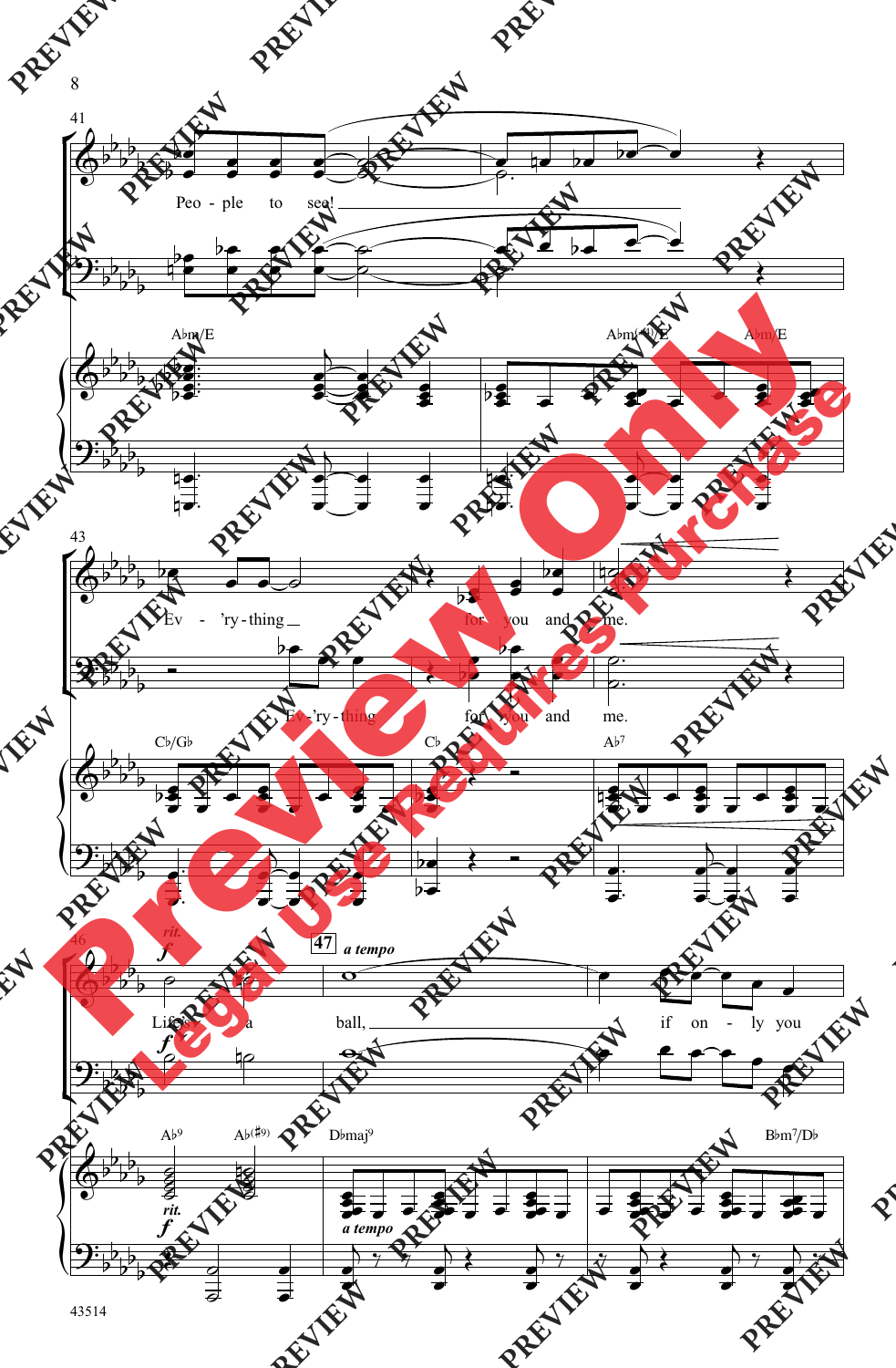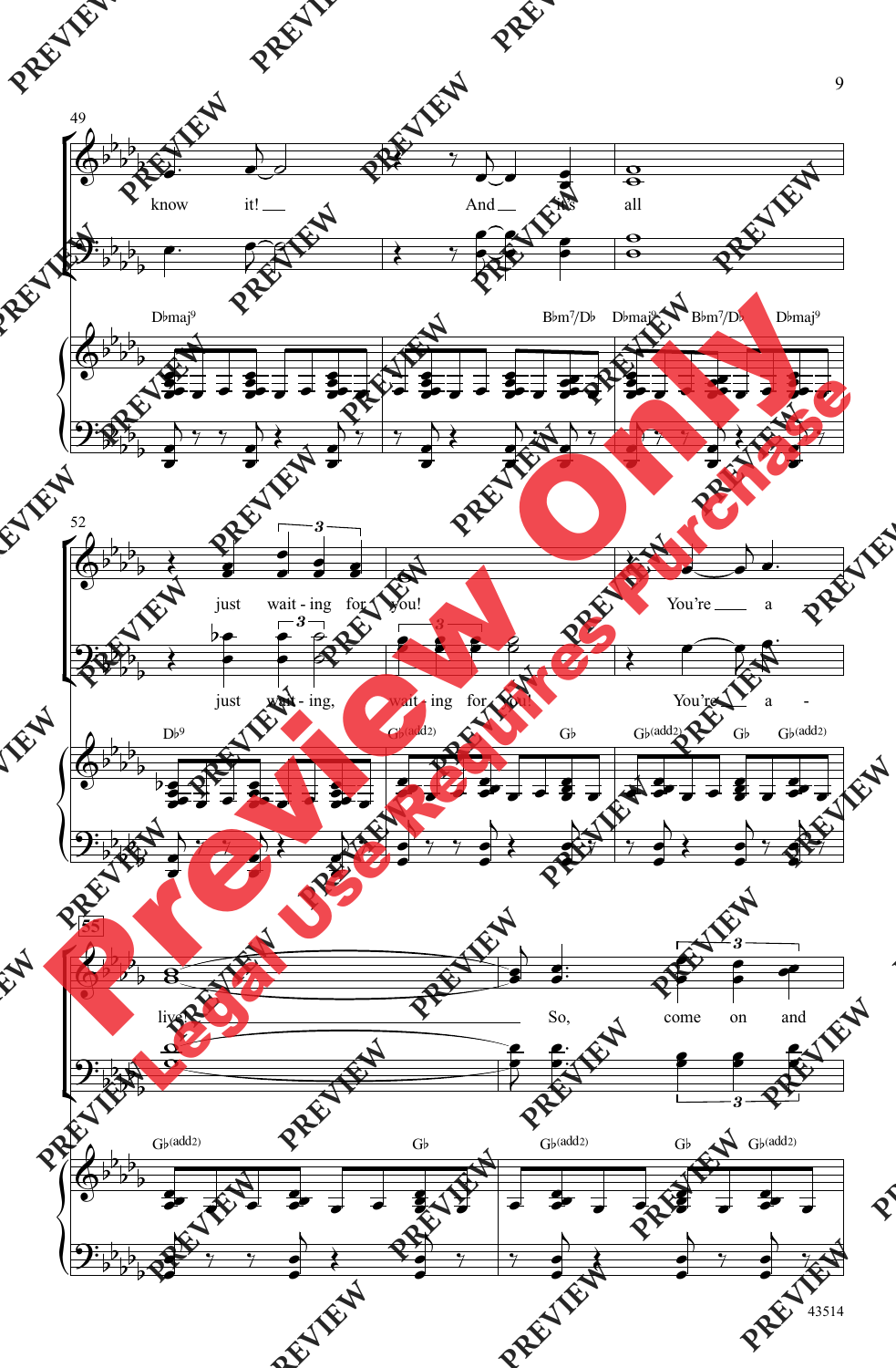